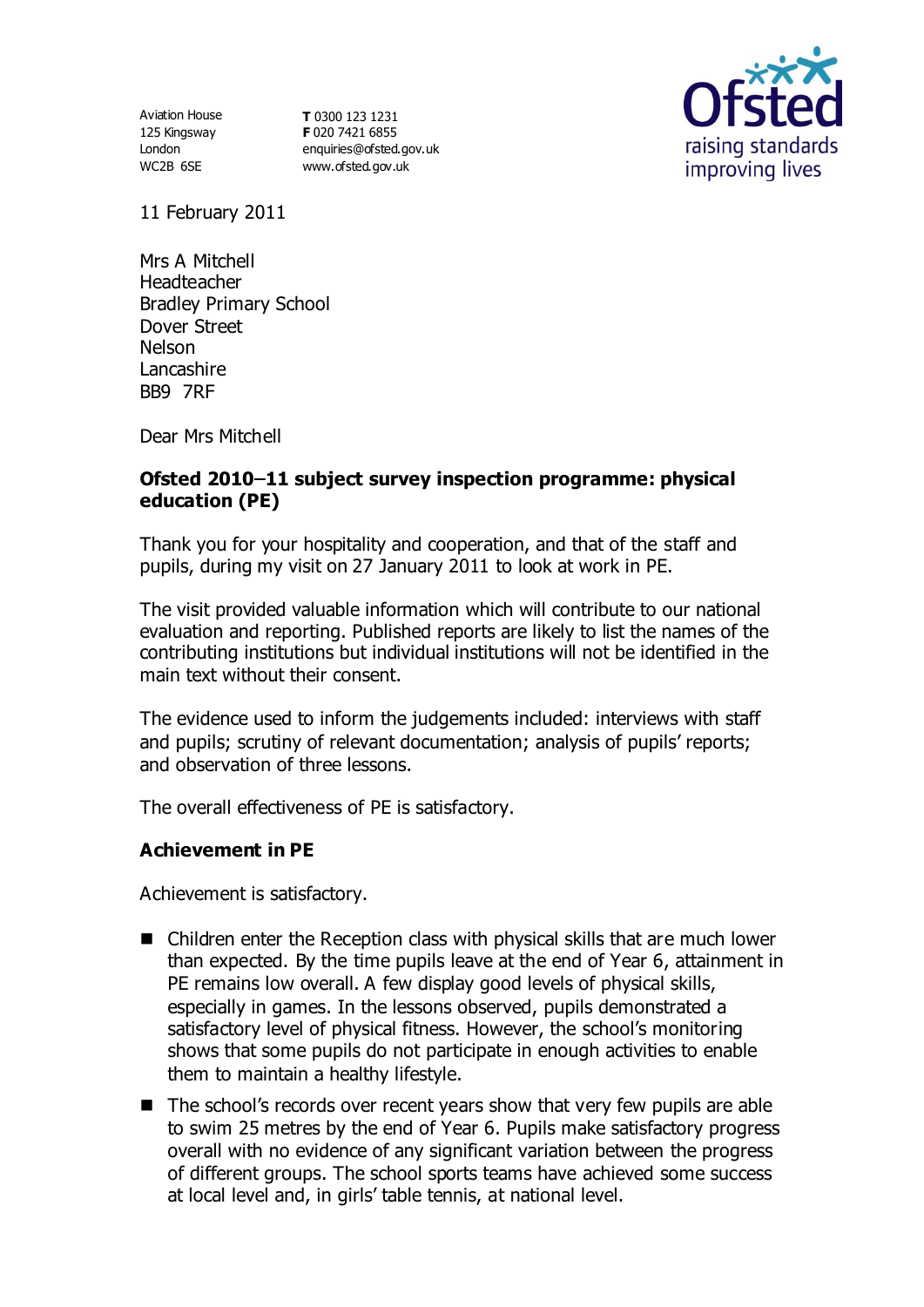■ PE makes a good contribution to pupils' personal and social development. In two of the PE lessons observed, they showed very positive attitudes, helped each other when necessary and behaved exceptionally well. Pupils from all backgrounds work together very well in PE and show good regard for their own safety and that of others. They say they enjoy PE and school sport and have a satisfactory knowledge of how it helps to keep them healthy. Pupils with special educational needs and/or disabilities appreciate the efforts made by teachers and teaching assistants to ensure that they participate in as much PE and school sport as possible. The school's play buddies develop their social skills well by promoting exercise and collaborative play for younger pupils.

# **Quality of teaching in PE**

The quality of teaching in PE is satisfactory.

- Relationships between teachers and pupils are strong and help create a positive climate for learning. When required, most teachers use class management skills very effectively to ensure that noise levels are kept to a minimum and pupils remain on task. Although some effective teaching was observed during the inspection, the quality of teaching overall is not high enough to have a significant impact on raising pupils' achievement in PE further. Where pupils' learning is good, teachers use assessment carefully to plan activities that meet the needs of all groups of pupils and carefully guide them through clear learning steps. In the best lessons, this is combined with a range of activities which makes a significant contribution to improving pupils' fitness. External sports coaches make a good contribution to the quality of pupils' learning, especially in games activities.
- During lessons, pupils are encouraged to evaluate their own learning and that of others. However, it is not always effective because they are not clear about the main success criteria for judging learning in the activity.
- Although teachers are beginning to use information and communication technology to promote learning in PE, it is not used widely.

### **Quality of the curriculum in PE**

The quality of the PE curriculum is satisfactory.

- All pupils have access to the expected two hours PE each week and the majority in Key Stage 2 engage in PE and school sport for much longer through the wide range of extra-curricular sports activities.
- The curriculum covers all areas of activity in the PE National Curriculum and is generally well-balanced. Although pupils take part in swimming lessons in Years 4 and 5, there are no opportunities for those who have not met the required standard to access further lessons in Year 6.
- The school uses the local authority PE scheme of work which offers teachers good guidance on how to develop pupils' learning progressively over time.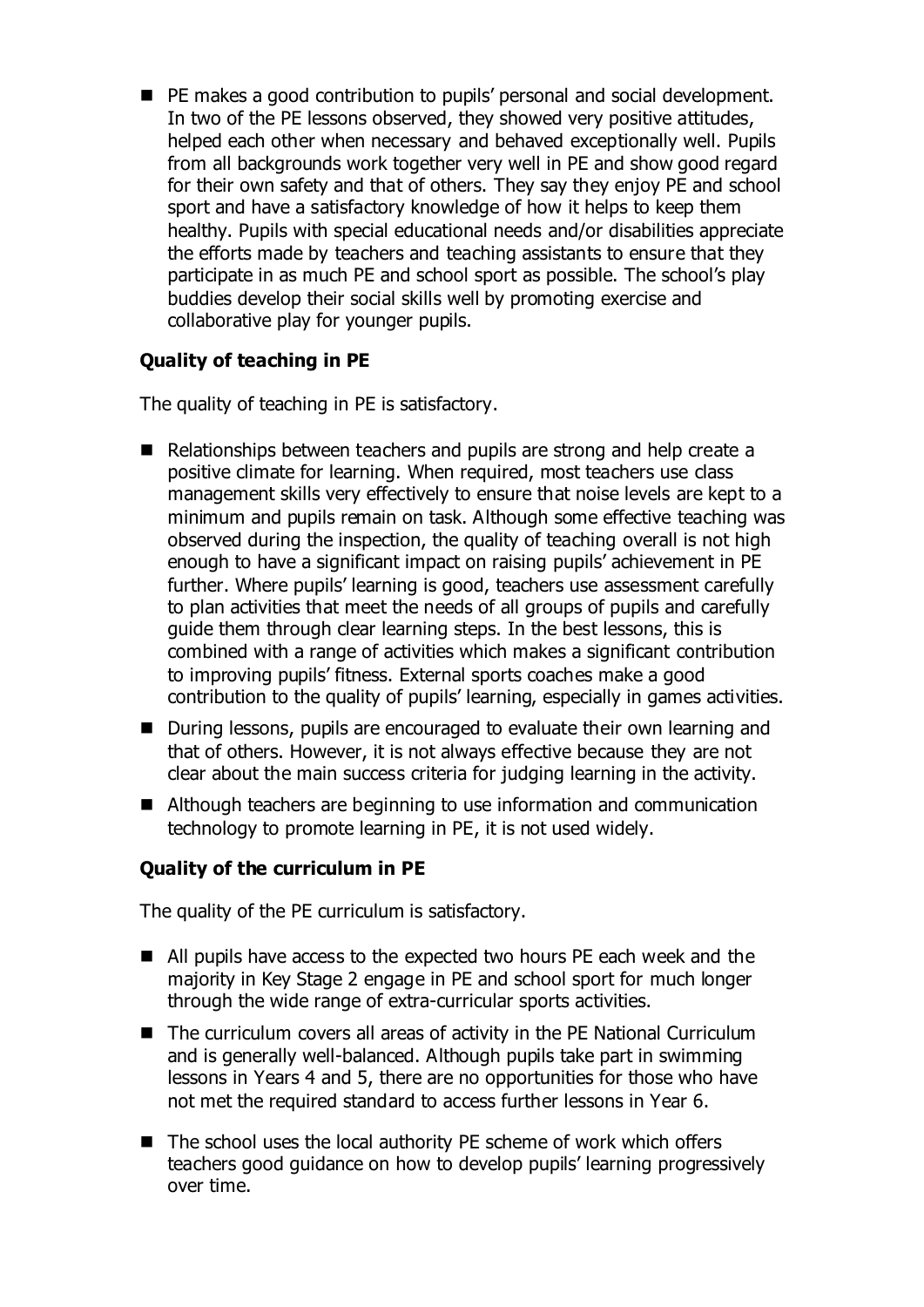- The curriculum has been extended to meet the needs and interests of the lower attaining pupils and those with special educational needs and/or disabilities. Initiatives such as multi-sports competitions, use of hydrotherapy and kurling have been implemented. Adaptations have been made to table-tennis tables and a variety of different equipment is used to help the school to meet the needs of all pupils.
- Curriculum initiatives, such as a skipping workshop, 'run a mile' and 'change for life community walk', have heightened pupils' awareness of the emotional and physical benefits of a healthy lifestyle.

#### **Effectiveness of leadership and management in PE**

The effectiveness of leadership and management in PE is satisfactory.

- The subject leader ensures that PE and school sport have a high profile in the school. Through the strong local school sport partnership, and links with national sports governing bodies, she has organised additional sports coaches who work with pupils in lessons, at lunchtime and after school. She organises a wide range of extra-curricular activities and ensures that pupils with high levels of attainment are encouraged to attend local sports clubs for further development.
- The subject leader is generally aware of the main strengths and areas for development and has plans for improvement. However, procedures for monitoring and evaluation are not regularly or systematically undertaken and the tracking of pupils' progress is underdeveloped.

#### **Areas for improvement, which we discussed, include:**

- **E** ensuring that all pupils can swim a minimum of 25 metres by the end of Year 6 and that PE lessons are making a significant contribution to improving pupils' fitness
- **E** ensuring that the large majority of teaching in PE is good or better by:
	- teachers using assessment carefully to plan activities that meet the needs of all groups of pupils
	- guiding pupils carefully through clear steps in learning
- $\blacksquare$  enabling the subject leader to undertake regular and systematic monitoring and evaluation in PE and careful tracking of pupils' progress
- using information and communication technology more effectively to promote pupils' learning.

I hope that these observations are useful as you continue to develop PE in the school.

As I explained previously, a copy of this letter will be published on the Ofsted website. It may be used to inform decisions about any future inspection. Except in the case of academies, a copy of this letter is also being sent to your local authority.